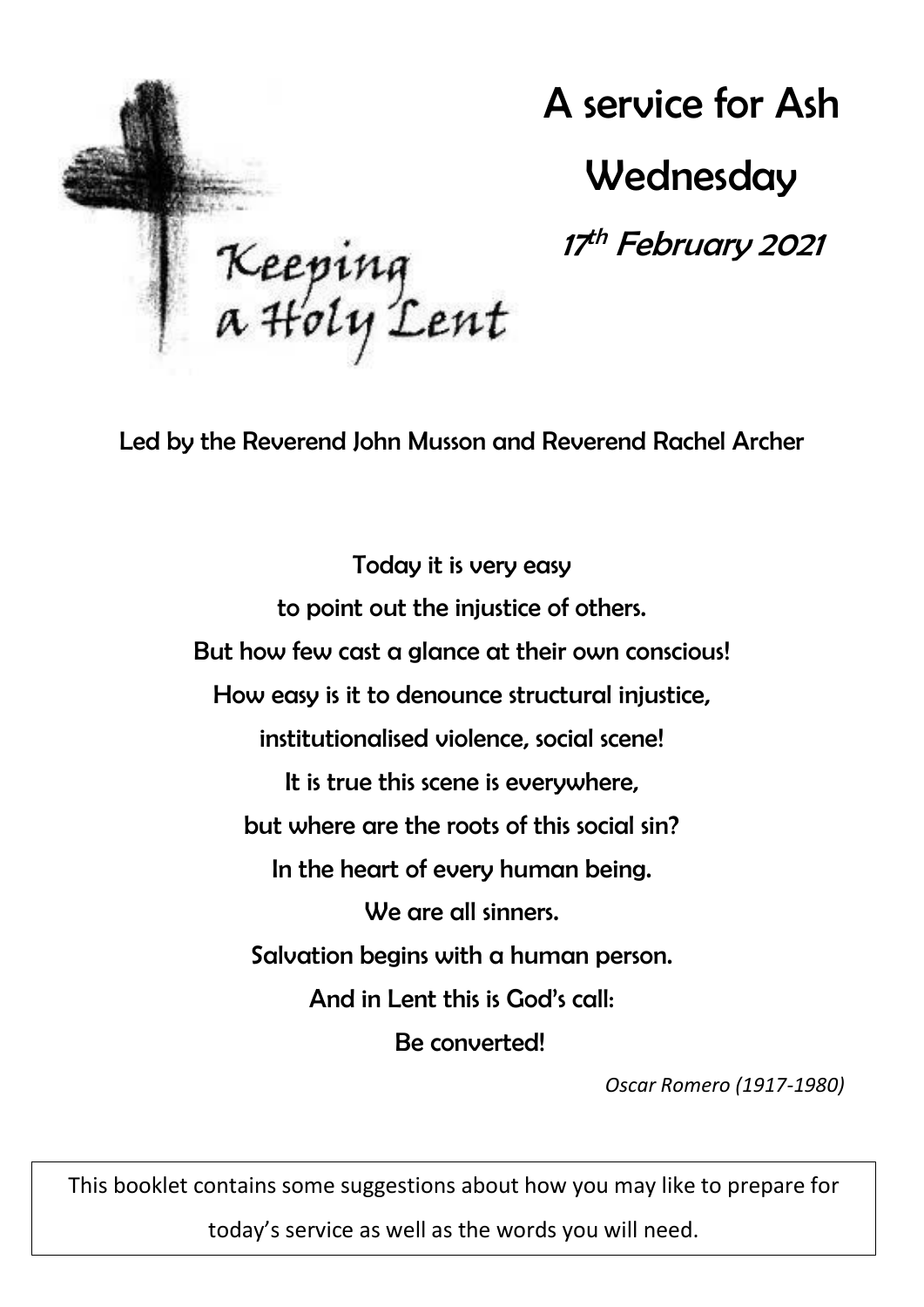### **How to prepare for the service:**

Lent is therefore a time of preparation: for self-examination, penitence, self-denial, study, and to get ready for Easter.

You may like to listen to a choral version of Psalm 51 by Allegri before coming to our service, perhaps meditating upon verses 1-2: *Have mercy on me, O God, according to your unfailing love; according to your great compassion blot out my transgressions. Wash away all my iniquity and cleanse me from my sin.*

<https://www.youtube.com/watch?v=mh6s71MicgY>

We also invite you to make your own ashes this year. Some people like to burn their palm cross from last year, others may like to use garden waste or newspapers or whatever you can find at home. Please take care when burning materials, using an old biscuit tin or oven tray is a good idea, and preferably do your burning outside! After burning them you will need to mix your ash with a little bit of oil, a pestle and mortar is good for this, so that when you come to use them they do stick to your forehead or back of your hand. This short film will show you John making his ashes: <https://youtu.be/DwUuRB5Amg8>

Ashes are an ancient sign of penitence and will be used in the service during a time of confession by marking the sign of the cross with them.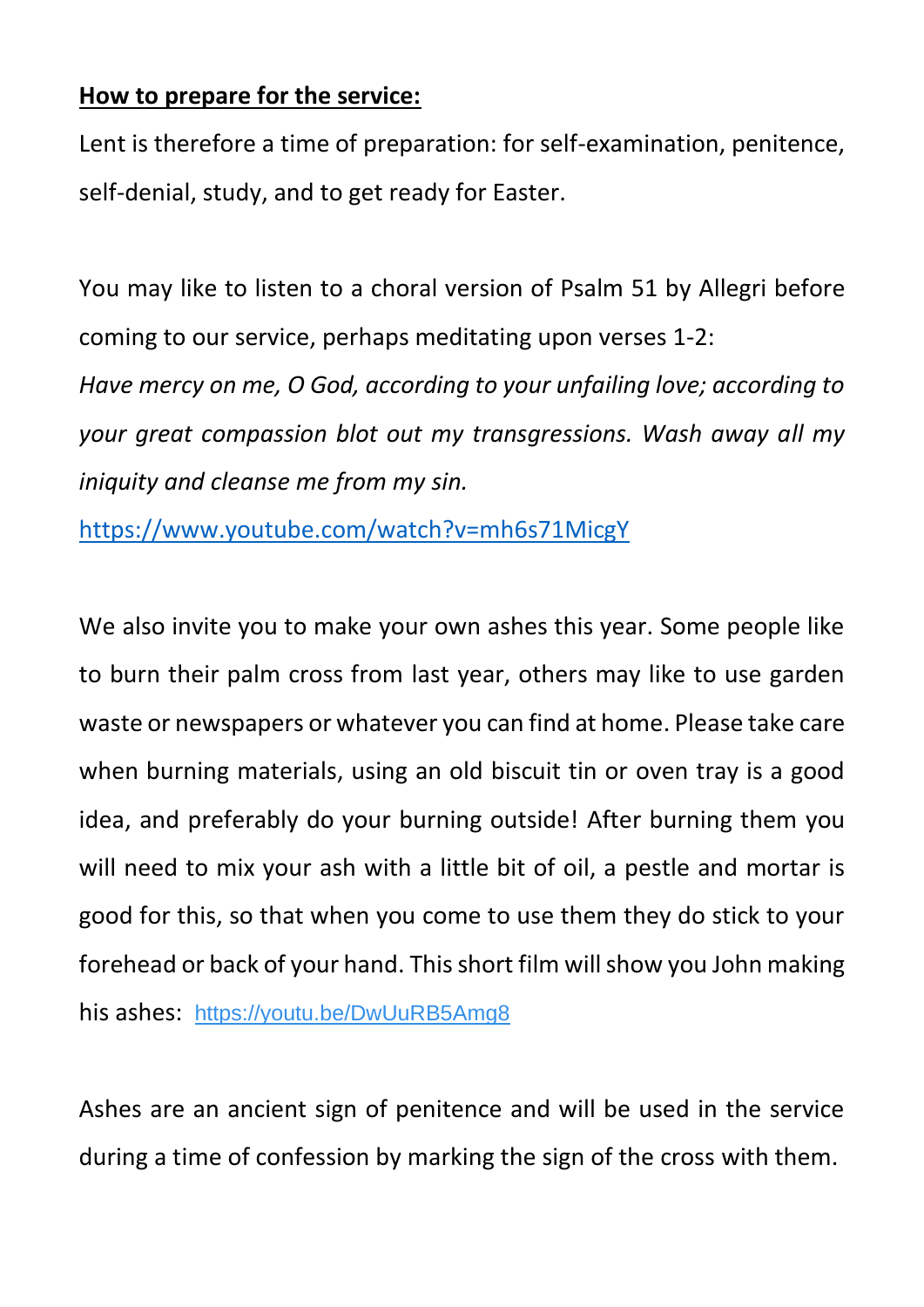#### **How to access the service:**

There are two ways to join our worship on Ash Wednesday:

- 1. **Dial in from your landline** 0333 0160 300 (local rate call) Room number: 52233710 # PIN: 9273 # at 11am and you will be able to join John and Rach as they lead this service on the telephone.
- 2. **Watch online**  the service will be available to watch throughout the day and evening on our fb page [\(www.facebook.com/pcdchurches\)](http://www.facebook.com/pcdchurches) and our youtube channel [\(https://www.youtube.com/channel/UCs4iL6vqtF\\_t04VsY7ywO](https://www.youtube.com/channel/UCs4iL6vqtF_t04VsY7ywOwQ) [wQ\)](https://www.youtube.com/channel/UCs4iL6vqtF_t04VsY7ywOwQ)

Before the service begins you may like to create a holy space in your home in which to worship. It can help to light a candle as a reminder that the Father, Son and Holy Spirit are present as we gather together wherever we are to worship him.

Please join in with the words in **bold type**.

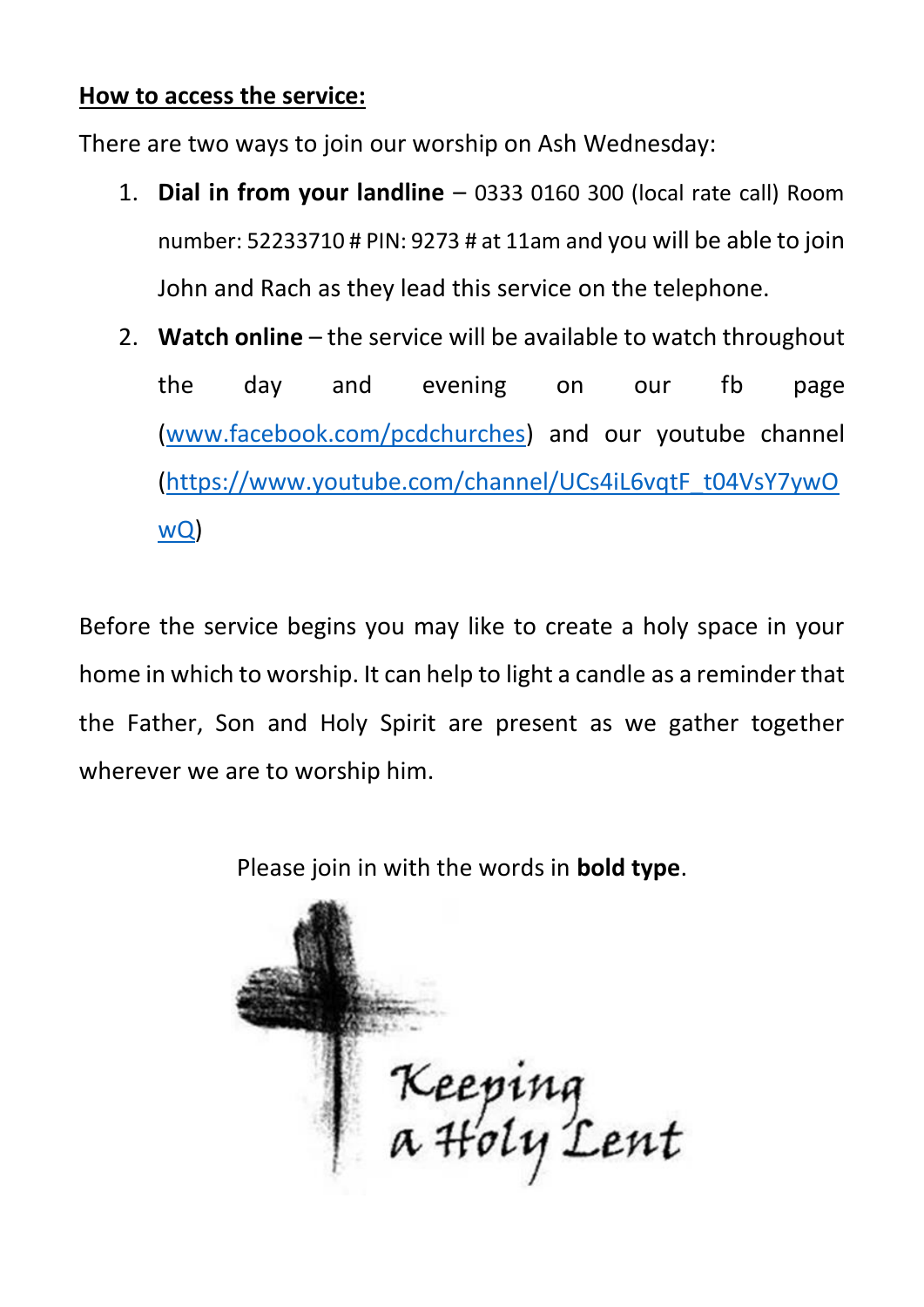# **The liturgy of Ash Wednesday**

# *Greeting and introduction*

Grace, mercy and peace from God our Father and the Lord Jesus Christ be with you.

# **And also with you.**

Brothers and sisters in Christ, since early days Christians have observed with great devotion the time of our Lord's passion and resurrection and prepared for this by a season of penitence and fasting. By carefully keeping these days, Christians take to heart the call to repentance and the assurance of forgiveness proclaimed in the gospel, and so grow in faith and in devotion to our Lord. I invite you, therefore, in the name of the church, to the observance of a holy lent, by self-examination and repentance; by prayer, fasting, and self-denial; and by reading and meditating on God's holy word.

In the silence that follows let us pray for grace to keep Lent faithfully.

*Silence is kept*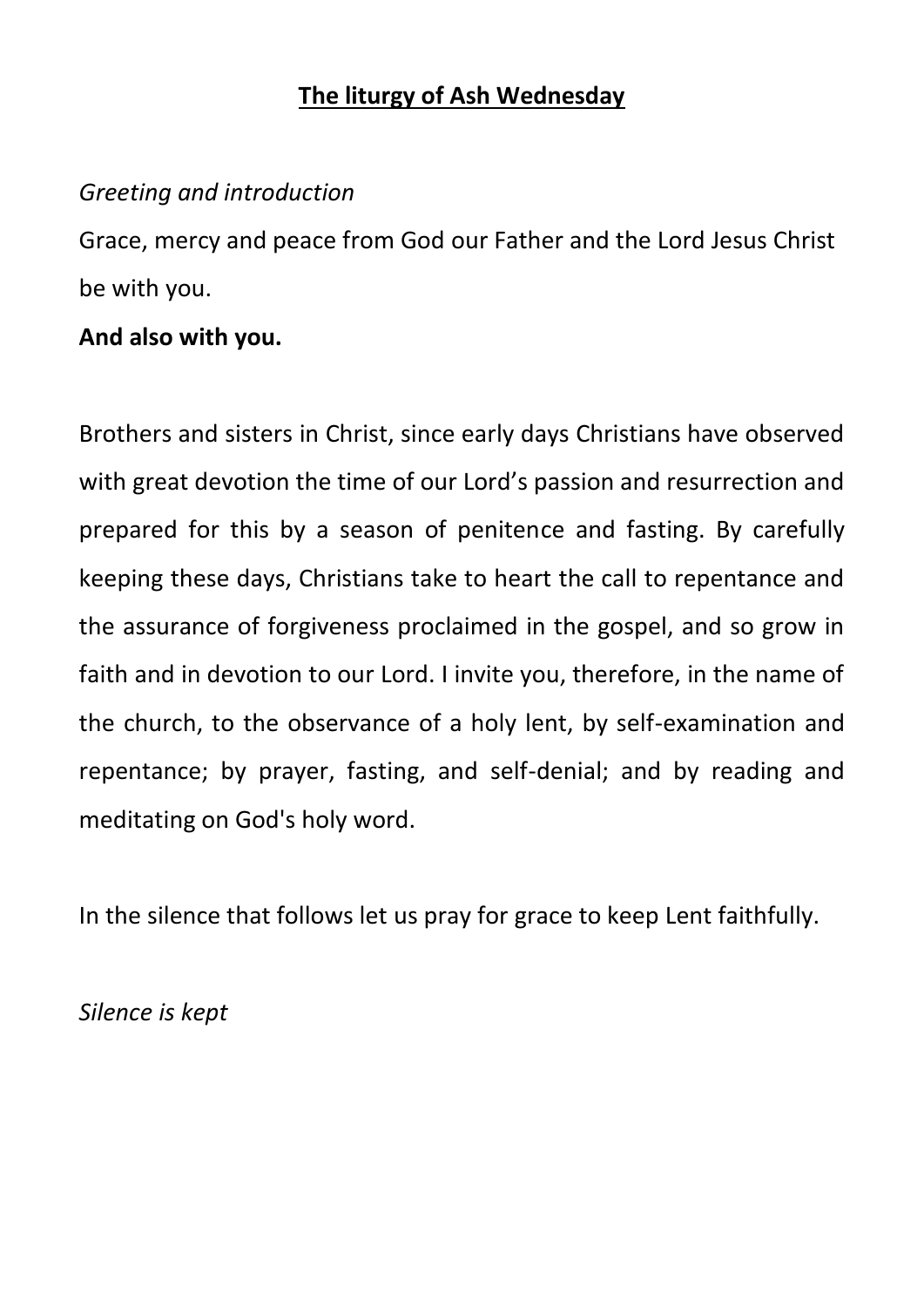### *The Collect*

**Holy God,**

**Our lives are laid open before you:**

**Rescue us from the chaos of sin and through the death of your Son Bring us healing and make us whole In Jesus Christ our Lord. Amen.**

### *Gospel Reading*

Hear the Gospel of our Lord Jesus Christ according to John

#### **Glory to you, O Lord**

#### John 8:1-11

While Jesus went to the Mount of Olives. Early in the morning he came again to the temple. All the people came to him and he sat down and began to teach them. The scribes and the Pharisees brought a woman who had been caught in adultery; and making her stand before all of them,they said to him, 'Teacher, this woman was caught in the very act of committing adultery. Now in the law Moses commanded us to stone such women. Now what do you say?' They said this to test him, so that they might have some charge to bring against him. Jesus bent down and wrote with his finger on the ground. When they kept on questioning him, he straightened up and said to them, 'Let anyone among you who is without sin be the first to throw a stone at her.' And once again he bent down and wrote on the ground. When they heard it, they went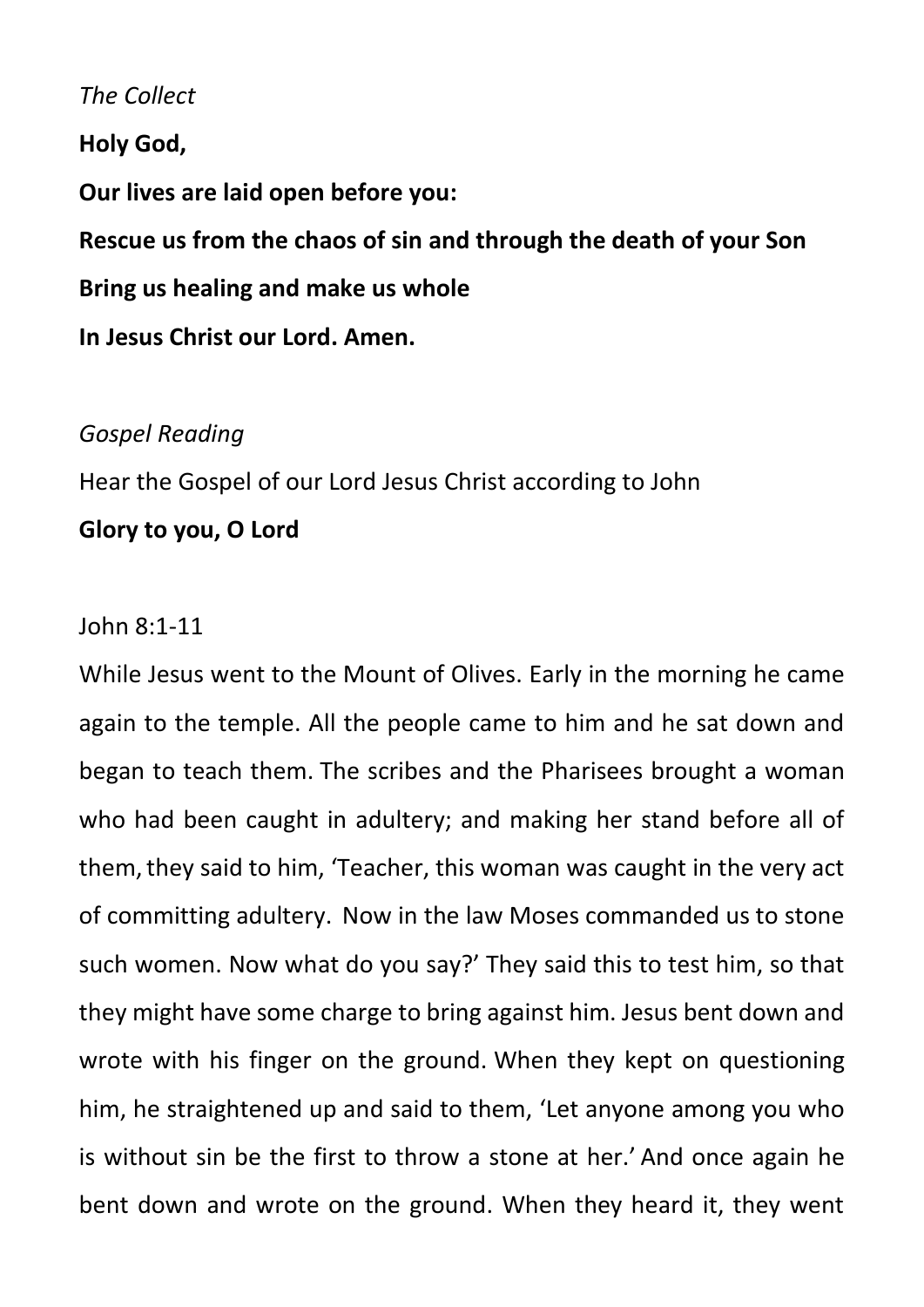away, one by one, beginning with the elders; and Jesus was left alone with the woman standing before him. Jesus straightened up and said to her, 'Woman, where are they? Has no one condemned you?' She said, 'No one, sir.' And Jesus said, 'Neither do I condemn you. Go your way, and from now on do not sin again.'

This is the Gospel of the Lord **Praise to you, O Christ**

Sermon from John

*The liturgy of penitence* Let us now call to mind our sin and the infinite mercy of God. God the Father, **have mercy on us.**

God the Son, **have mercy on us.**

God the Holy Spirit, **have mercy on us.**

Trinity of love, **have mercy on us.**

**Most merciful God, Father of our Lord Jesus Christ, we confess that we have sinned in thought, word and deed.**

*After each petition there will be a time of silence for personal reflection*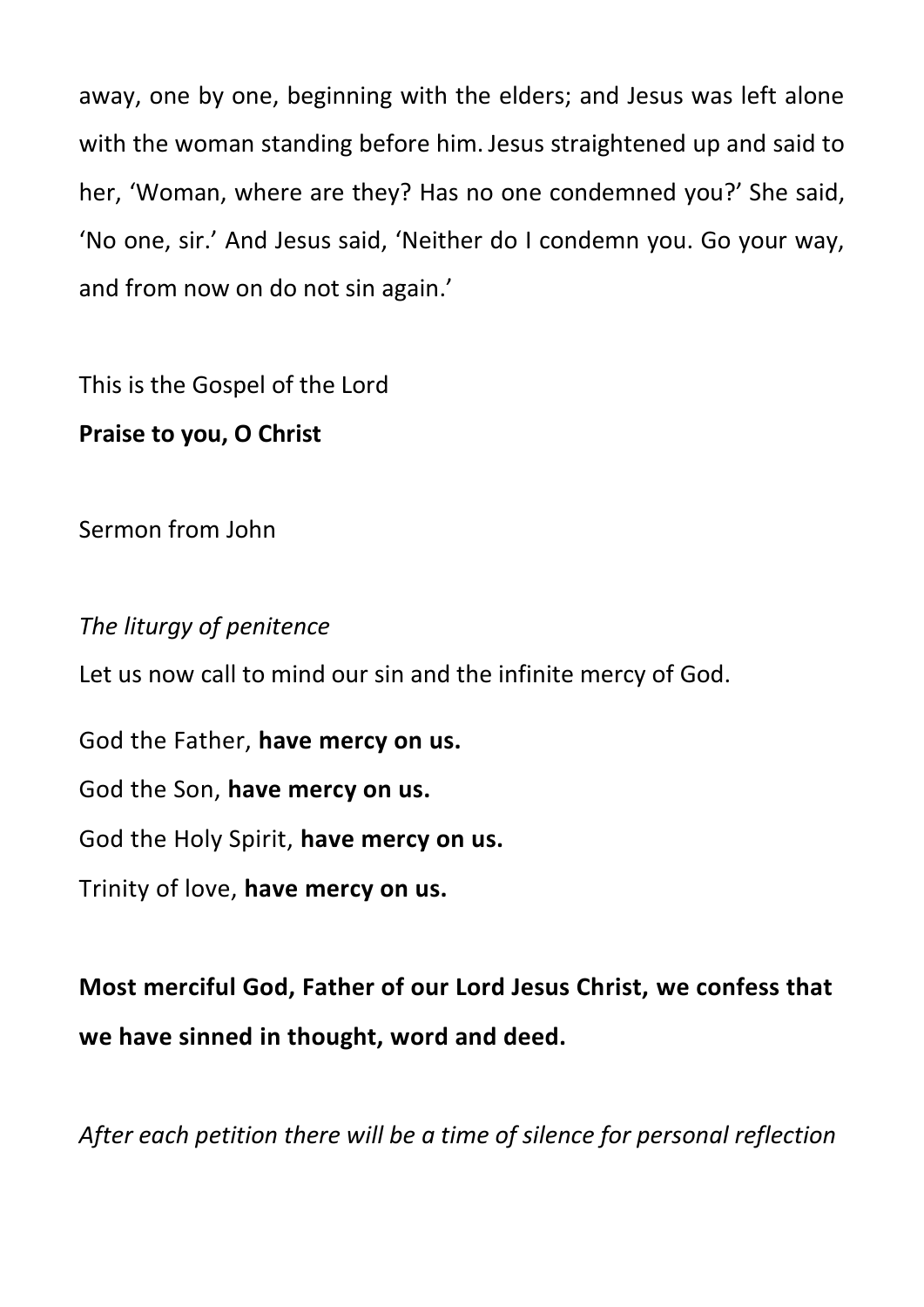We have not loved you with our whole heart, and mind and strength.

We have not loved our neighbours as ourselves.

We have not forgiven others, as we have been forgiven.

## **Lord, have mercy.**

We have been deaf to your call to serve, as Christ served us.

We have not been true to the mind of Christ.

We have grieved your Holy Spirit.

### **Lord, have mercy.**

We confess to you, Lord, all our past unfaithfulness: the pride,

hypocrisy and impatience of our lives.

## **Lord, have mercy.**

Our self-indulgent appetites and ways, and our exploitation of other people.

# **Lord, have mercy.**

Our anger at our own frustration and our envy of those more

fortunate than ourselves.

# **Lord, have mercy.**

Our intemperate love of worldly goods and comforts and our dishonesty in daily life and work.

# **Lord, have mercy.**

Our negligence in prayer and worship and our failure to commend

the faith that is in us.

# **Lord, have mercy.**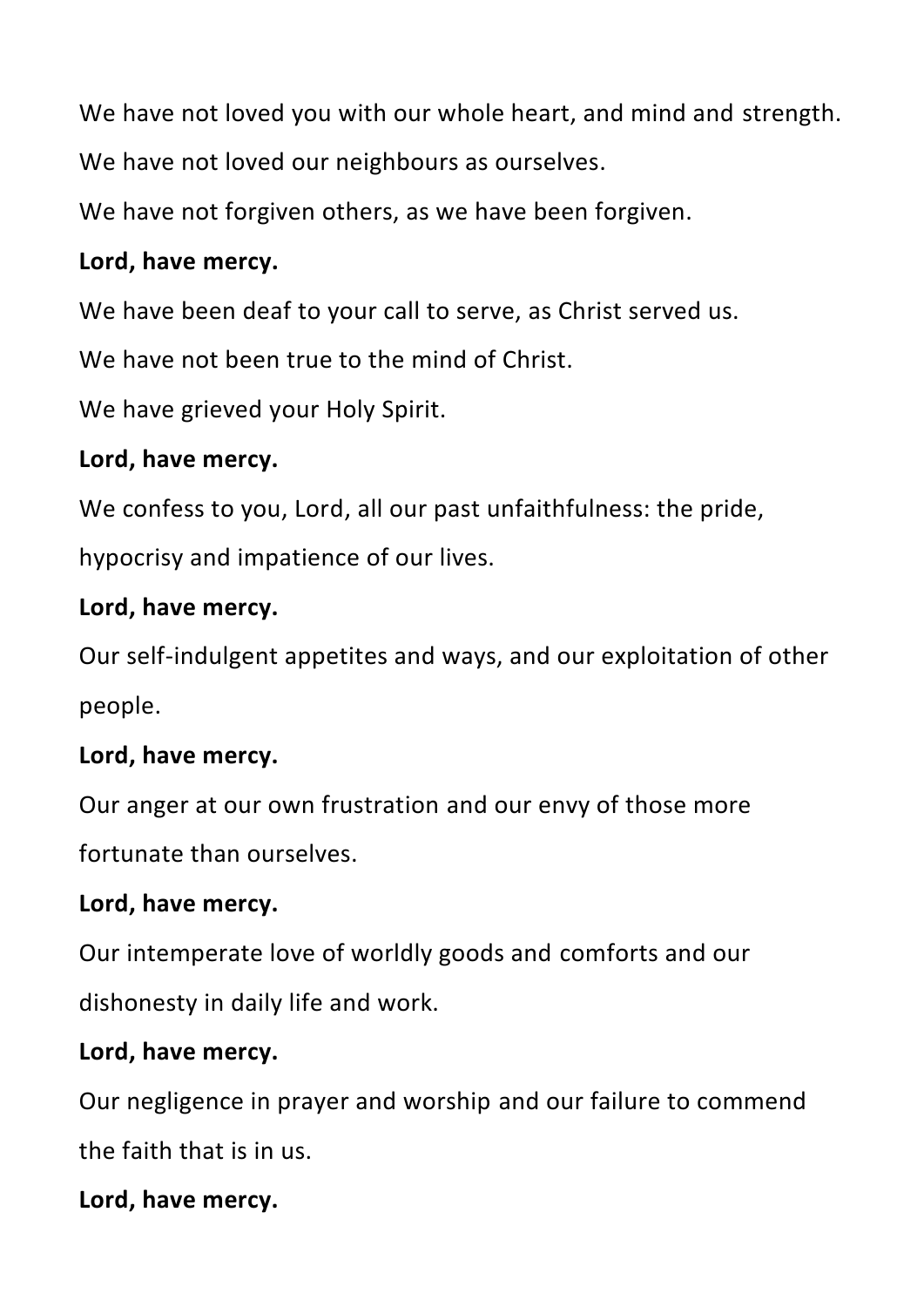Accept our repentance, Lord, for the wrongs we have done, for our blindness to human need and suffering, and our indifference to injustice and cruelty.

## **Accept our repentance, Lord.**

For all false judgements, for uncharitable thoughts towards our Neighbours and for our prejudice and contempt towards those who differ from us.

## **Accept our repentance, Lord.**

For our waste and pollution of your creation and our lack of concern for those who come after us.

# **Accept our repentance, Lord.**

Restore us, good Lord, and let your anger depart from us.

# **Favourably hear us, for your mercy is great.**

Accomplish in us the work of your salvation,

### **that we may show your glory in the world.**

By the cross and passion of your Son our Lord,

# **bring us with all your saints to the joy of his resurrection.**

*Silence is kept.*

**We have not loved you with our whole heart. We have not loved our neighbours as ourselves.**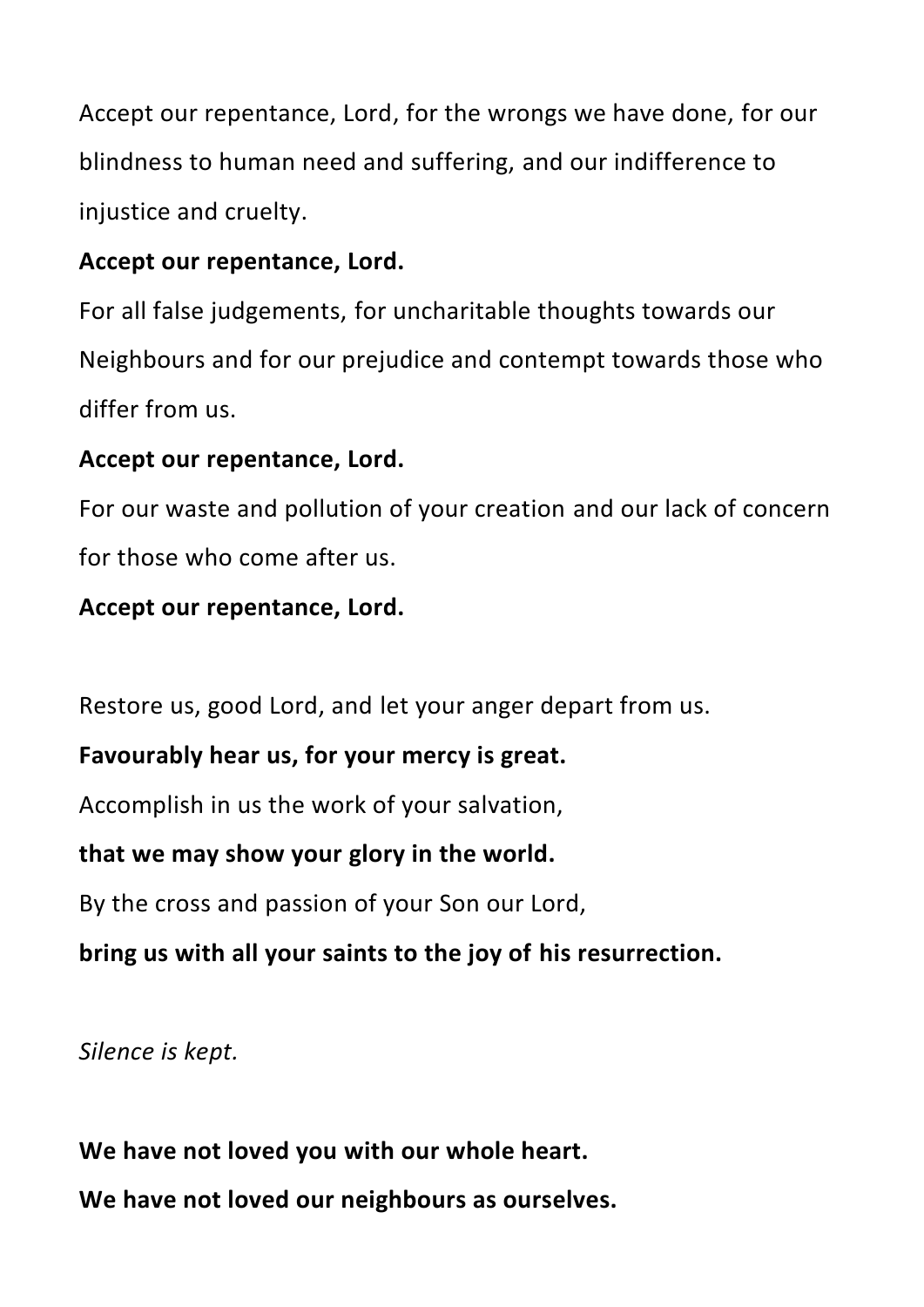**In your mercy forgive what we have been, help us to amend what we are, and direct what we shall be; that we may do justly, love mercy, and walk humbly with you, our God. Amen.**

### *The imposition of ashes*

Dear friends in Christ, I invite you to hold your ashes as a sign of the spirit of penitence with which we shall keep this season of Lent.

God our Father,

you create us from the dust of the earth:

grant that these ashes may be for us a sign of our penitence and a symbol of our mortality; for it is by your grace alone that we receive eternal life in Jesus Christ our Saviour. **Amen**

You may like to join in with me as I make the sign of the cross with my ash on my forehead, alternatively you may like to use the back of your hand. And after you have done so, to say the words that follow: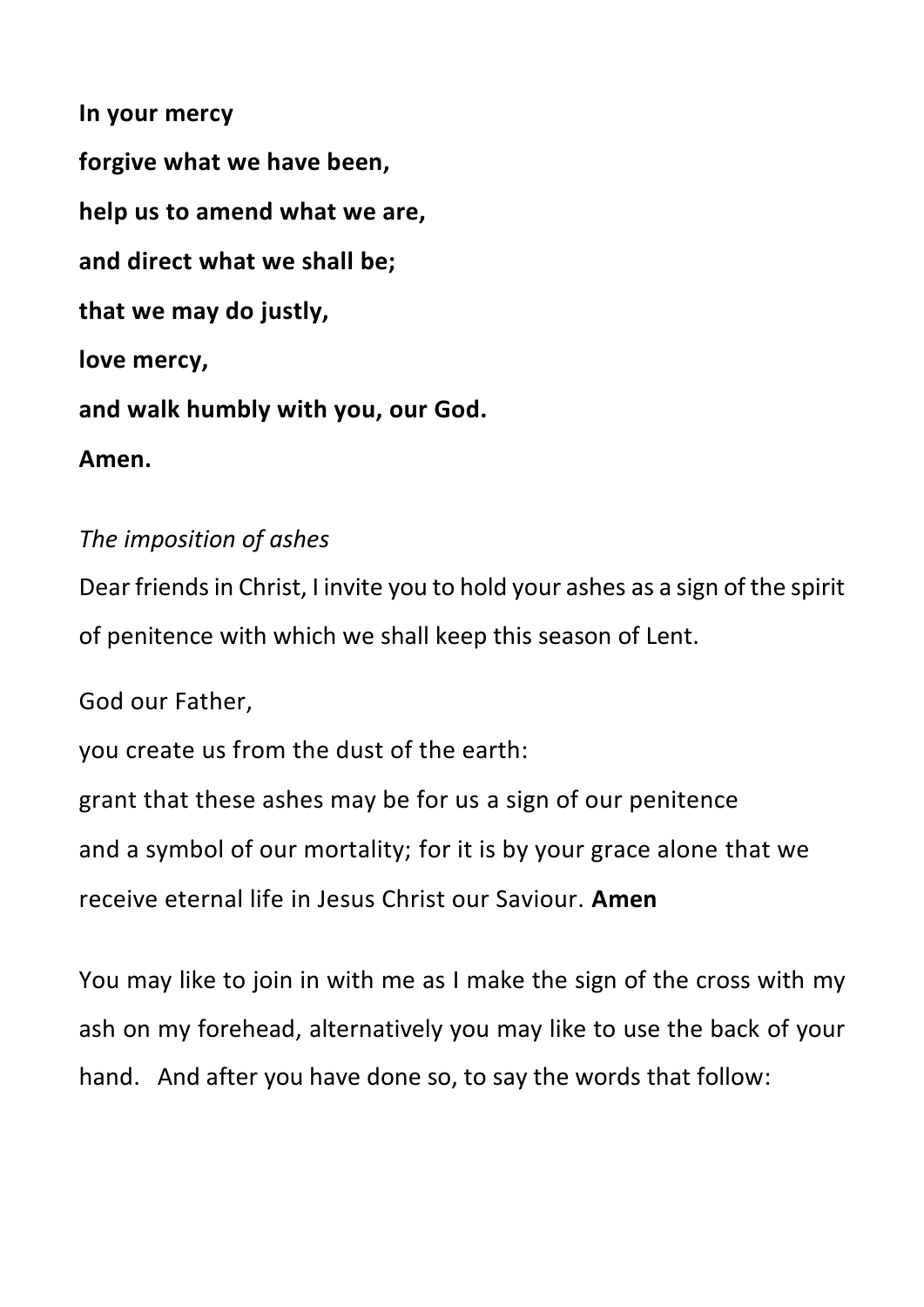**Remember that you are dust, and to dust you shall return. Turn away from sin and be faithful to Christ.**

*Following the imposition of ashes, we will listen to an anthem by Farrant called Lord for thy tender mercy's sake. The words in this anthem are based on Psalm 51 and invite us to reflect on how great the gift of God's forgiveness is for us.*

Lord Jesus, remember us in your kingdom and teach us to pray:

**Our Father, who art in heaven, hallowed be thy name;**

**thy kingdom come; thy will be done;**

**on earth as it is in heaven.**

**Give us this day our daily bread.**

**And forgive us our trespasses,**

**as we forgive those who trespass against us.**

**And lead us not into temptation;**

**but deliver us from evil.**

**For thine is the kingdom, the power, and the glory for ever and ever.**

**Amen.**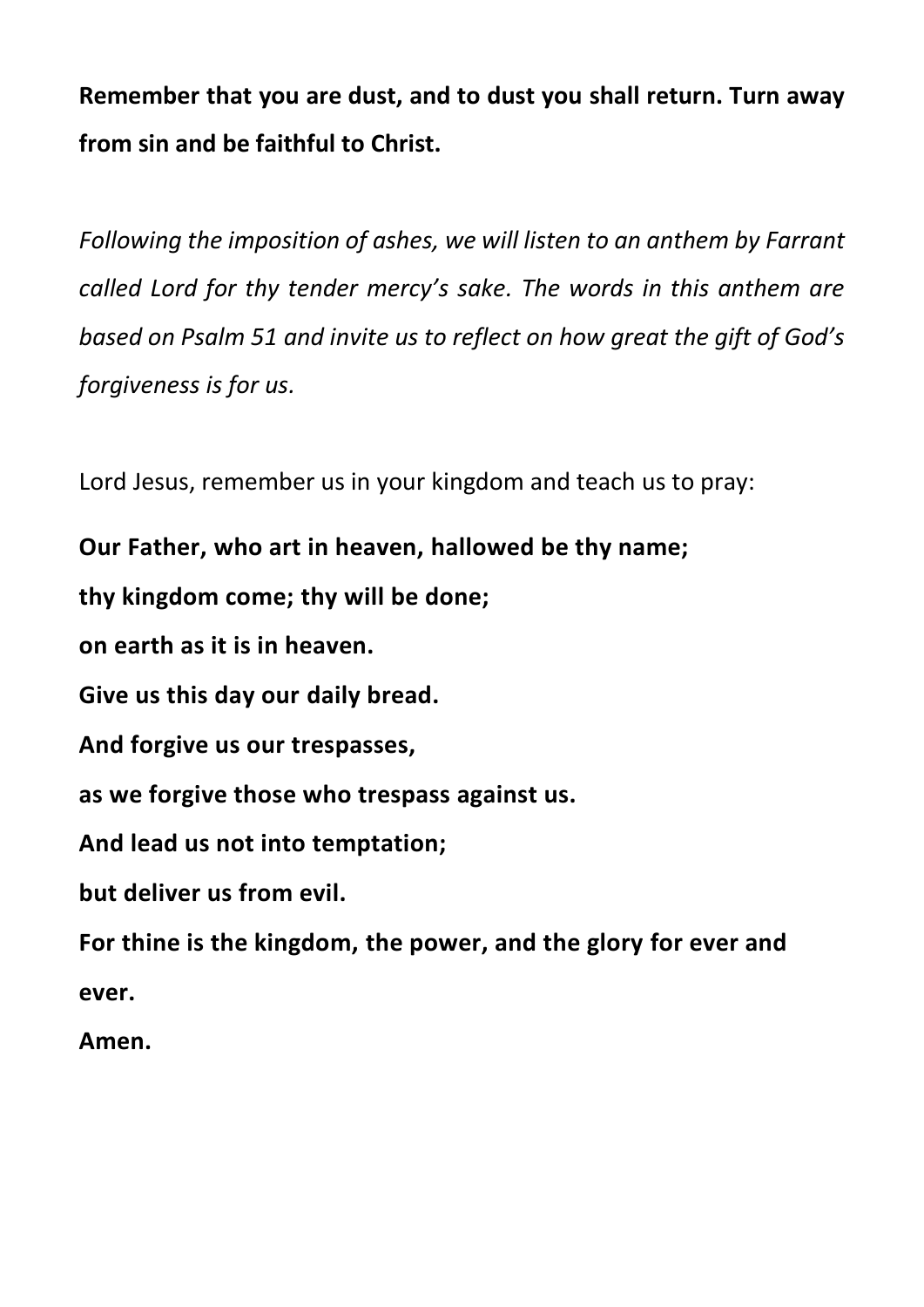# *The Blessing*

Christ give you grace to grow in holiness,

to deny yourselves, take up your cross, and follow him;

And the blessing of God almighty,

the Father, the Son, and the Holy Spirit ,

be among you and remain with you always.

**Amen.**

*The Dismissal*

Go in peace to love and serve the Lord

## **In the name of Christ. Amen**

© Material has been taken from the following sources:

An Anthology for the Church Year by HJ Richards (P.100 Sinners all

by Oscar Romero)

Times and Seasons Archbishops Council 2006

*Thank you for joining us today. You maybe interested in continuing your Lenten journey with us by partaking in some of the ideas listed on the* 

*next page.*